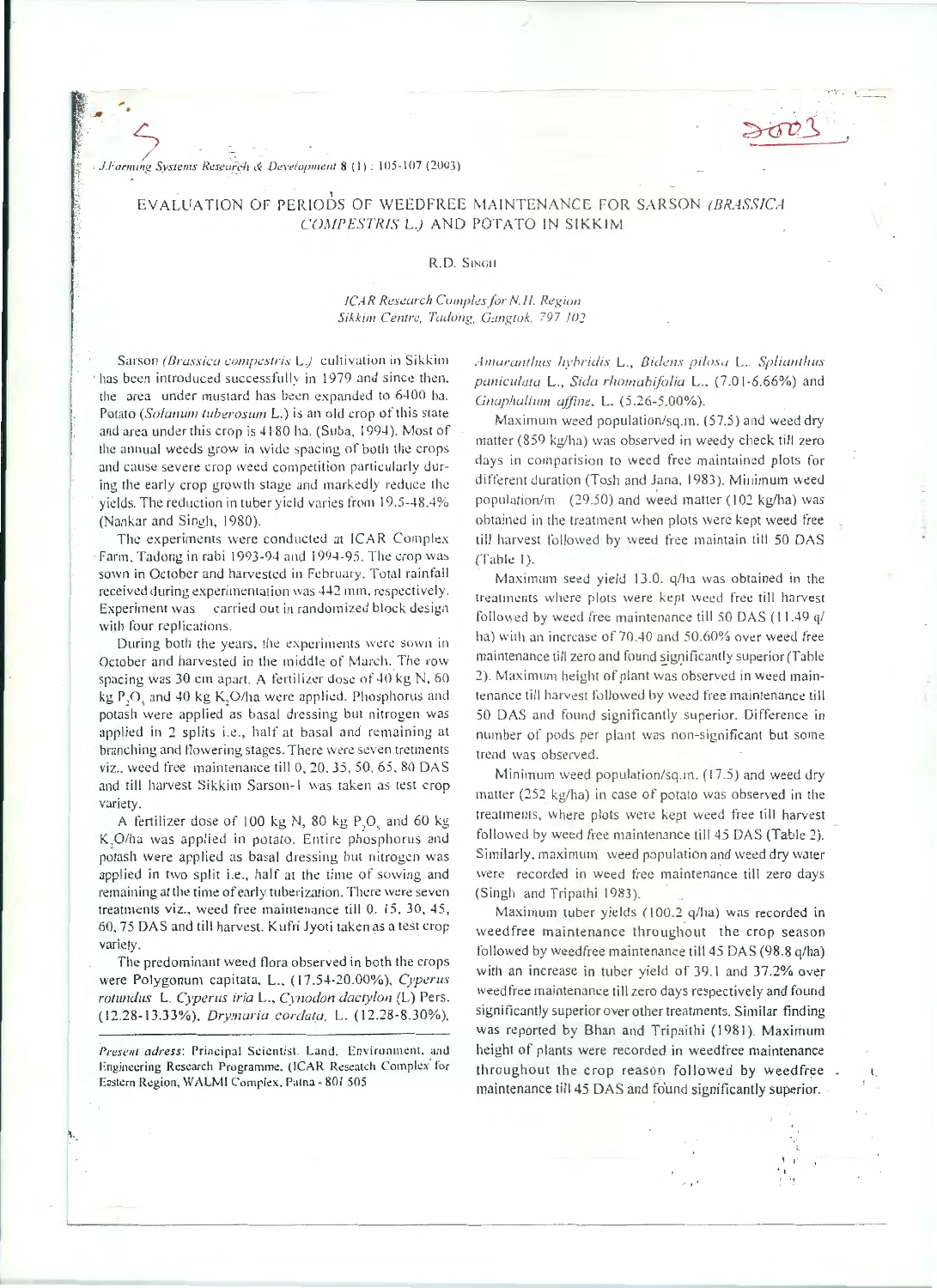| Treatment                               | 독<br>Dry<br>weight<br>of seeds | Weed 1<br>population<br>mm | Seed<br>yield<br>(q/ha) | Seed yield<br>increase over<br>control $(\%$ ) | Straw<br>yield<br>(kp/ha) | Height of<br>plant<br>(cm) | Number of<br>pods/<br>÷<br>plants |
|-----------------------------------------|--------------------------------|----------------------------|-------------------------|------------------------------------------------|---------------------------|----------------------------|-----------------------------------|
| Weed check                              | 859                            | 57.5                       | 7.6                     | $\blacksquare$                                 | 1580                      | 82.8                       | 72.7                              |
| Weed free<br>maintenance till           | 533                            | 48.0                       | 8.5                     | 11.1                                           | 169.70                    | 83.4                       | 73.1                              |
| <b>20 DAS</b>                           |                                |                            |                         |                                                |                           |                            |                                   |
| Weedfree<br>maintenance till            | 480                            | 40.5                       | 9.1                     | 19.0                                           | 1911                      | 88.6                       | 77.9                              |
| 35 DAS                                  |                                |                            |                         |                                                |                           |                            | ×.                                |
| Weedfree<br>maintenance till            | 175                            | 30.5                       | 11.5                    | 50.6                                           | 2173                      | 96.9                       | 93.8                              |
| 50 DAS                                  |                                |                            |                         |                                                |                           |                            |                                   |
| Weedfree<br>maintenance till<br>65 DAS  | 383                            | 35.0                       | 11.5                    | 50.5                                           | 2204                      | 93.6                       | 89.2                              |
| Weedfree<br>maintenance till            | 285                            | 33.0                       | 11.2                    | 45.6                                           | 2186                      | 92.5                       | 86.1                              |
| 80 DAS                                  |                                |                            |                         |                                                |                           |                            |                                   |
| Weedfree<br>maintenance till<br>harvest | .102                           | 29.5                       | 13.0                    | 70.4                                           | 2202                      | 102.2                      | 106.0                             |
| C.D. at 5%                              | $72 -$                         | 13.0                       | 1.7                     |                                                | N.S.                      | [0.1]                      | N.S.                              |

Table 1. Influence of period of weed free maintenance on weed biomass, seed yield and contributory characters of mustard (1993-94 and 1994-95 -pooled)

Table 2. Effect of duration of weeding on weed biomass, tuber yield and height of plant of potato (1993-94) and (1994-95) - pooled

| Treatments                              |                        | Weed dry<br>weight<br>kg/ha | Weeds/m <sup>2</sup> | Tuber yield<br>(q/ha) | Increase in<br>yield over<br>control $(\%)$ | Plant height<br>(cm) |
|-----------------------------------------|------------------------|-----------------------------|----------------------|-----------------------|---------------------------------------------|----------------------|
| Weed check                              |                        | 2575                        | 60.0                 | 72.0                  |                                             | 22.6                 |
| Weed free<br>maintenance till           |                        | 1763                        | 47.5                 | 78.0                  | 8.3                                         | 24.5                 |
| 15 DAS                                  |                        |                             |                      |                       |                                             |                      |
| Weedfree<br>maintenance till            |                        | 1465                        | 33.0                 | 78.3                  | 8.3                                         | 24.8                 |
| 30DAS :                                 |                        |                             |                      |                       |                                             |                      |
| Weedfree<br>maintenance till            | $\left  \cdot \right $ | 313                         | 17.5                 | 98.8                  | 37.2.                                       | 27.0                 |
| 45 DAS                                  |                        |                             |                      |                       |                                             |                      |
| Weedfree                                |                        | 612                         | 18.0                 | 83.4                  | 15.8                                        | 25.9                 |
| maintenance till                        |                        |                             |                      |                       |                                             |                      |
| 60 DAS                                  |                        |                             |                      |                       |                                             |                      |
| Weedfree                                |                        | 1090                        | 32.5                 | 87.7                  | 21J                                         | 24.8                 |
| maintenance till                        |                        |                             |                      |                       |                                             |                      |
| 75 DAS                                  |                        |                             |                      |                       |                                             |                      |
| Weedfree<br>maintenance till<br>harvest |                        | 252                         | 17.5                 | 100.2                 | 39.1                                        | 28.4                 |
| C.D. at 5%                              | $\alpha_1^2$           | 839                         | 15.6                 | 9.8                   |                                             | 2.2                  |

106